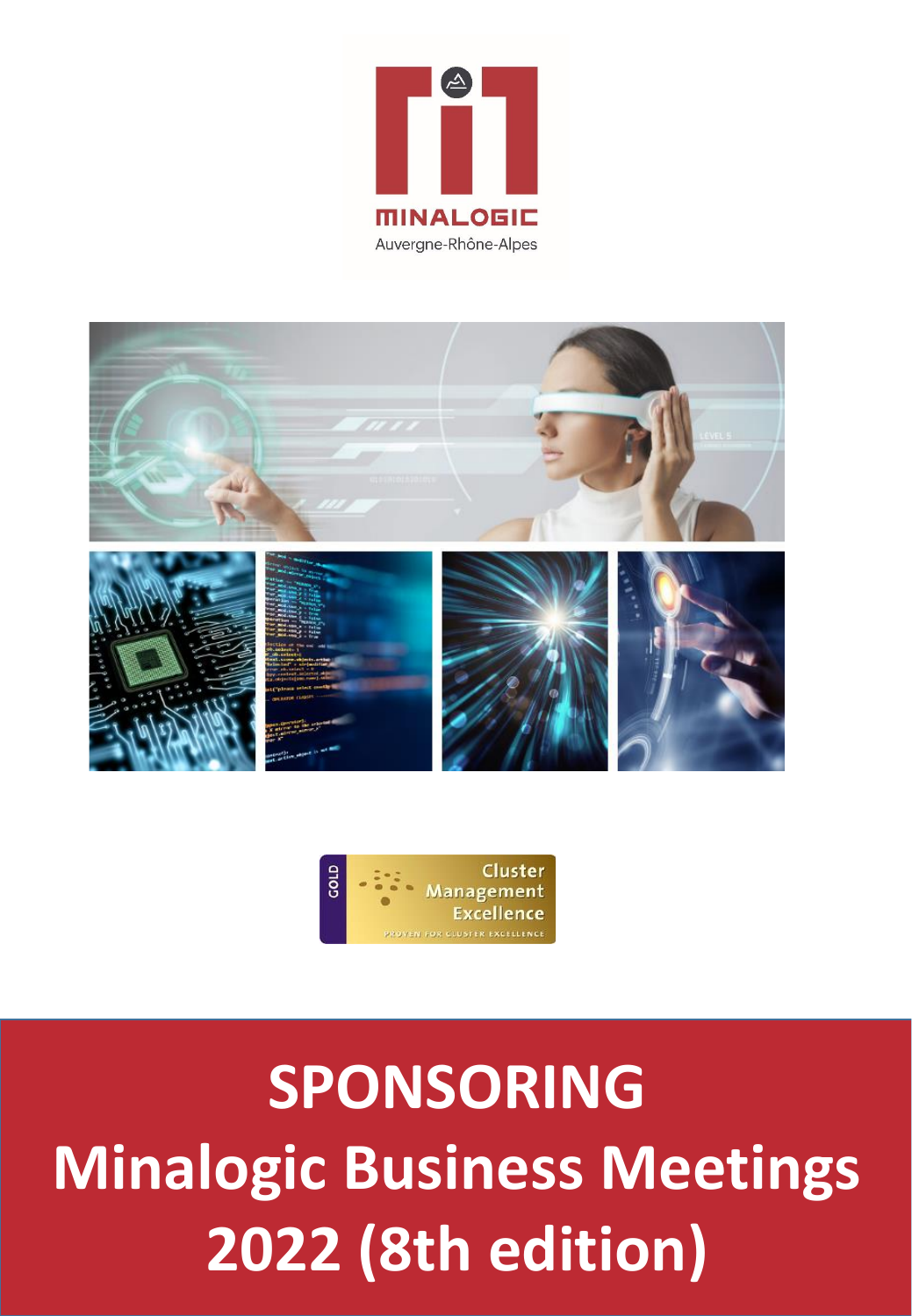### **MINALOGIC BUSINESS MEETINGS**

**MINALOGIC Business Meetings is a unique, international B2B event in the Region. This event, focused on digital technologies, brings together key buyers from international corporations** from all over the world.

The event is focused on B2B meetings between these key buyers and technology & service providers with the objective of creating opportunities for business and for partnerships. Each participant can have up to 16 meetings in one day!

A series of short conferences around the theme of « sustainable innovation » will also take place alongside these meetings.

The MBM brings together key buyers and technology & service providers from France and from abroad (USA, Germany, Italy, UK, Korea etc.) The MBM focuses on digital technologies (micro/nano/electronics, photonics, software, digital content) and their end markets (healthcare, energy, consumer, indstry 4.0 etc.).

#### This event is supported by the Région Auvergne-Rhône-Alpes.

| SPONSORING PACKAGES                                                                               | <b>SILVER</b> | <b>GOLD</b>  | <b>PLATINIUM</b> |
|---------------------------------------------------------------------------------------------------|---------------|--------------|------------------|
| Pricing                                                                                           | 1 000 € HT    | 2 500 € HT   | 5 000 € HT       |
| Your logo on all communication material online and<br>physical (program, emailings, website etc.) | X             | $\mathsf{X}$ | X                |
| Distribution of your communication materials to all<br>participants                               | $\chi$        | $\chi$       | X                |
| Roll-up poster at the event                                                                       | $\chi$        | $\chi$       | $\chi$           |
| <b>B2B</b> meetings agenda                                                                        | X             | X.           | X                |
| Sponsor stand at the event                                                                        |               | X            | X                |
| <b>Presentation of your company during the opening</b><br>speeches                                |               |              | X                |
| Your logo on lanyards to be worn by participants at the<br>levent                                 |               |              | X                |
| <b>Maximum number of sponsors</b>                                                                 | 5             | 3            |                  |



La Région Auverane-Rhône-Alpes

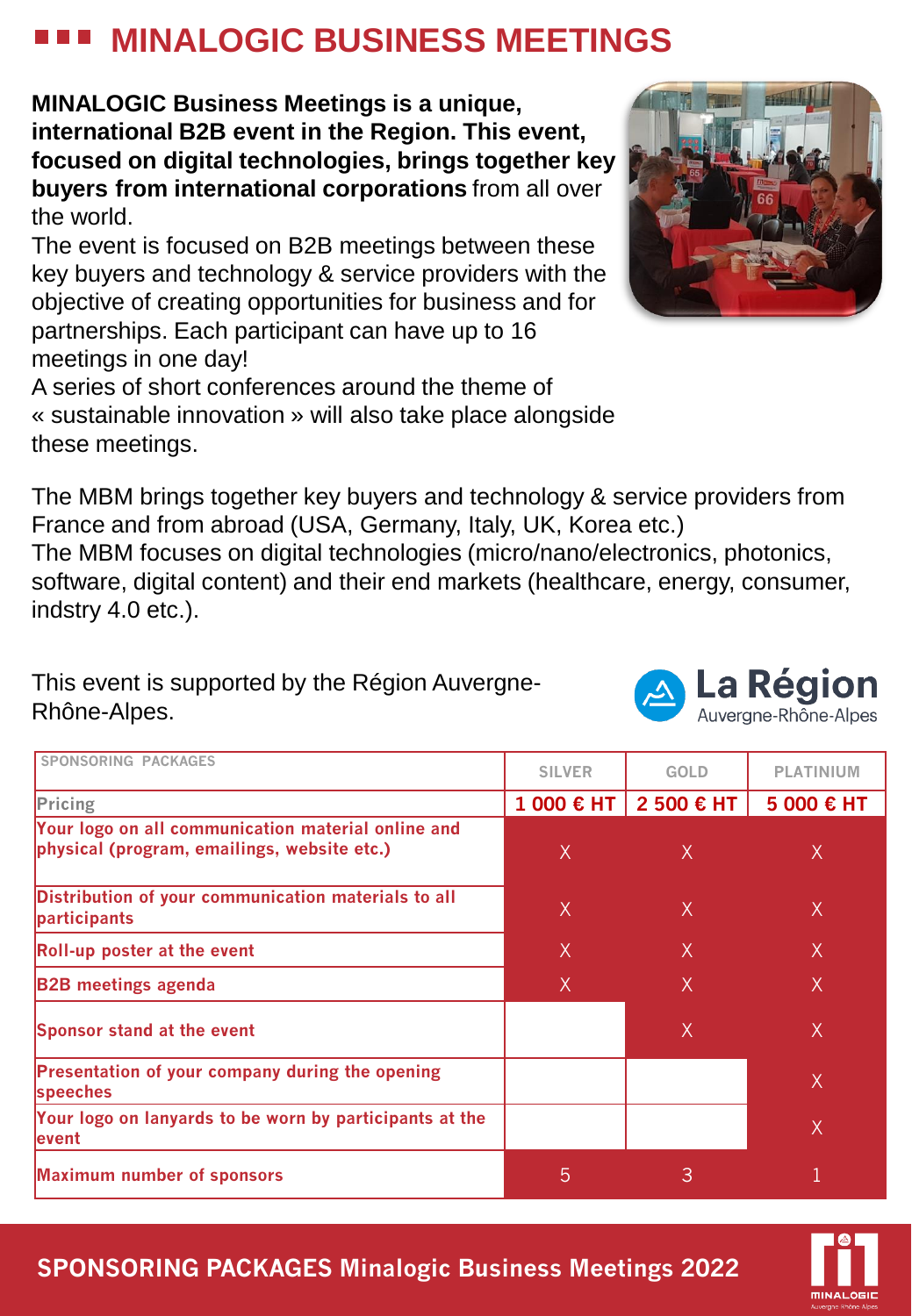#### **MINALOGIC BUSINESS MEETINGS** country

They participated in the 2021 Minalogic Business Meetings





#### **2021 edition key figures**

- **999** B2B meetings
- **137** technology providers
- **124** key buyers
- **15** countries



#### **2022 – 8th edition**

**May 31th 2022– Hybrid event** Grenoble (Stade des Alpes) / Online





**SPONSORING PACKAGES Minalogic Business Meetings 2022**